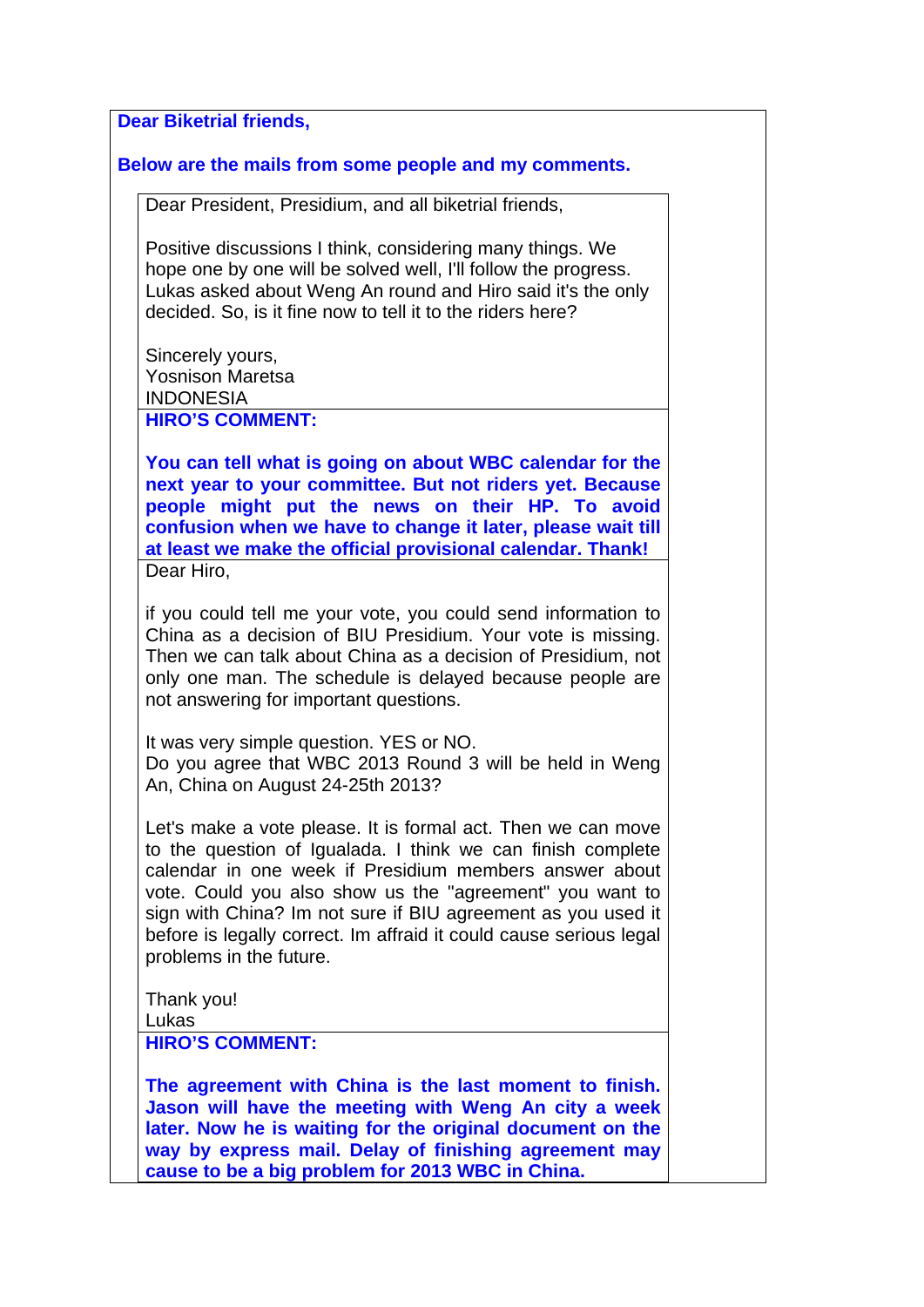| The agreement has been used for many WBC events<br>without problem. Why it will be serious problems? If it<br>should be checked by the presidium, it should be done<br>much before when we had enough time. Now better not<br>change anything at the last moment. It is better to check<br>and modify for 2014 if it really necessary.                                                                                                                                      |
|-----------------------------------------------------------------------------------------------------------------------------------------------------------------------------------------------------------------------------------------------------------------------------------------------------------------------------------------------------------------------------------------------------------------------------------------------------------------------------|
| In Sonico, I explained the process and work for the<br>calendar matter and what we have decided is extending<br>the deadline only for one and half month (till 31/October).<br>Nothing else. No body told about checking the agreement<br>by the presidium. However It could be checked before<br>instead of left it till today. Up to now there is no any<br>words for the date schedule of China round from<br>Presidium and delegates. Why the vote is necessary<br>now? |
| If you strongly propose to do it, firstly you can make the<br>vote to do vote or not vote please. In case the presidium<br>needs the vote and if it takes the time, I cannot take the<br>responsibility for this matter any more. I will ask you to<br>forward it together with the presidium except me. You can<br>decide it now.<br>Dear Jason,                                                                                                                           |
| I sent out the documents by post.<br>The No. is EF 498605101 JP                                                                                                                                                                                                                                                                                                                                                                                                             |
| Sincerely yours,<br><b>Hiro</b>                                                                                                                                                                                                                                                                                                                                                                                                                                             |
| Dear Hiro                                                                                                                                                                                                                                                                                                                                                                                                                                                                   |
| Thanks a lot. I will check the post. I will inform you as soon as<br>I received.                                                                                                                                                                                                                                                                                                                                                                                            |
| <b>Best Regards</b><br>Jason                                                                                                                                                                                                                                                                                                                                                                                                                                                |
| Dear Presidium members,                                                                                                                                                                                                                                                                                                                                                                                                                                                     |
| on 13th November I asked you to vote about question of WBC<br>2013 in China. The question was: "Do you agree that WBC<br>2013 Round 3 will be held in Weng An, China on August 24-<br>25th 2013?"<br>I received the following answers from BIU Presidium                                                                                                                                                                                                                    |
| members: Hiroshi Hirano: no answer Giuliano Gualeni: YES<br>Lukas Burianek: YES Jean Fabregas: YES Scott Wilson: YES<br>I am pleased to announce the decision of BIU Presidium:<br>"WBC 2013 Round 3 will be held in Weng An, China on<br>August 24-25th 2013."                                                                                                                                                                                                             |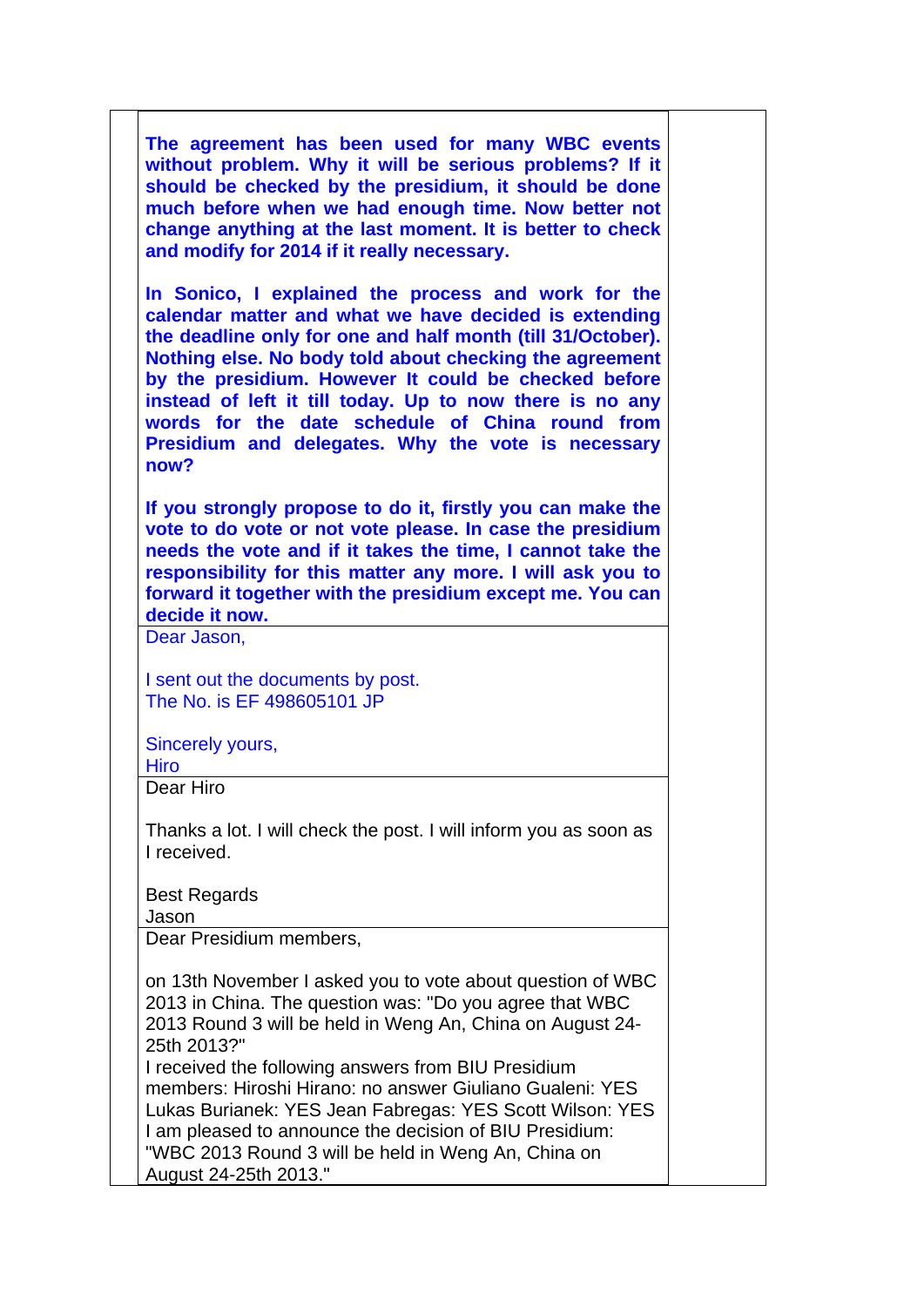BIU will issue an agreement with Chinese organizer in next 7 days.

Sincerely yours, Lukas Burianek BIU Organizational director

**Sincerely yours, Hiro**

| <b>Dear Biketrial friends,</b>                                                                                                                                                                                                                                                                                                                                                                                                                                                                                |  |
|---------------------------------------------------------------------------------------------------------------------------------------------------------------------------------------------------------------------------------------------------------------------------------------------------------------------------------------------------------------------------------------------------------------------------------------------------------------------------------------------------------------|--|
| Below are the mails from some people and my comments.                                                                                                                                                                                                                                                                                                                                                                                                                                                         |  |
| Dear Yosnison,                                                                                                                                                                                                                                                                                                                                                                                                                                                                                                |  |
| our web site www.biketrialinternational.com is already "under<br>construction". In the last days I am on work to finish "BTA" our<br>"BikeTrial Administrator Software" that run in back site. BTA is<br>very important thing and for this reason the front end of web<br>site is not already finished. I will be busy with BTA for some<br>days. Today one new user from Indonesia is registered. I am<br>very happy for this.<br>I ask you if you know this name: Juli Fajar Susanto, "local<br>organizer". |  |
| Best regards,                                                                                                                                                                                                                                                                                                                                                                                                                                                                                                 |  |
| Giuliano Gualeni                                                                                                                                                                                                                                                                                                                                                                                                                                                                                              |  |
| Dera Jason,                                                                                                                                                                                                                                                                                                                                                                                                                                                                                                   |  |
| I sent out the documents by post.<br>The No. is EF 498605101 JP                                                                                                                                                                                                                                                                                                                                                                                                                                               |  |
| Sincerely yours,<br><b>Hiro</b>                                                                                                                                                                                                                                                                                                                                                                                                                                                                               |  |
| Dear Hiro                                                                                                                                                                                                                                                                                                                                                                                                                                                                                                     |  |
| Thanks for the news. The track of the EMS show it left<br>Nagoya to Shanghai already. I think it will arrive in Shanghai<br>tomorrow, and recieved the day after tomorrow. Now I started                                                                                                                                                                                                                                                                                                                      |  |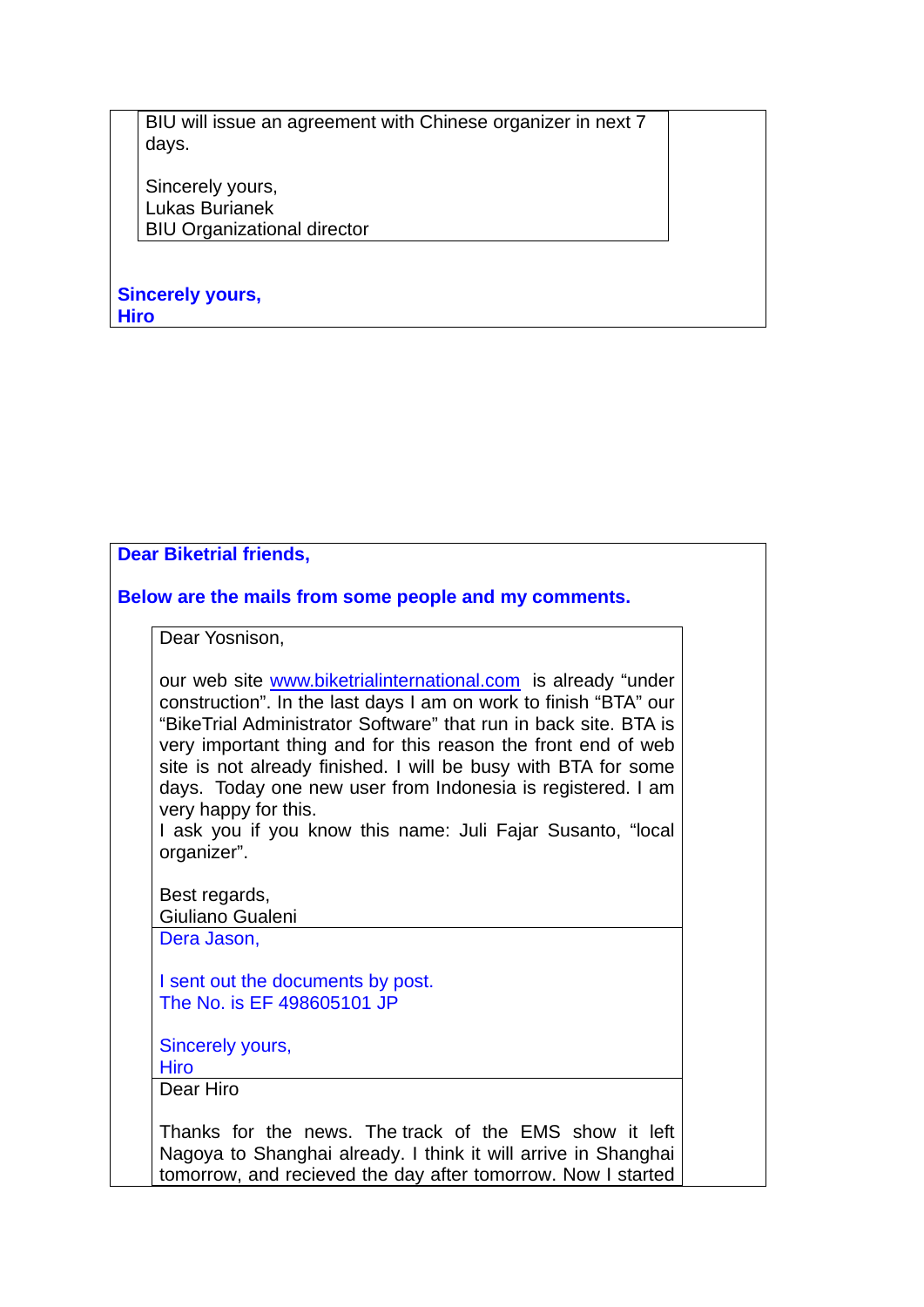| <b>Best Regards</b>                  |                                                                                                                                                                                                                                                                                                                                                                                                                                                                                                                                                                                                                                        |
|--------------------------------------|----------------------------------------------------------------------------------------------------------------------------------------------------------------------------------------------------------------------------------------------------------------------------------------------------------------------------------------------------------------------------------------------------------------------------------------------------------------------------------------------------------------------------------------------------------------------------------------------------------------------------------------|
| Jason                                |                                                                                                                                                                                                                                                                                                                                                                                                                                                                                                                                                                                                                                        |
| Dear Hiro                            |                                                                                                                                                                                                                                                                                                                                                                                                                                                                                                                                                                                                                                        |
| bring the<br>government. Thanks.     | I have just revieved the Agreement of the 22nd BIU 2013<br>World Biketrial Championship China Weng An Round. I will<br>documents to have meeting with Weng<br>An                                                                                                                                                                                                                                                                                                                                                                                                                                                                       |
| <b>Best Regards</b><br>Jason         |                                                                                                                                                                                                                                                                                                                                                                                                                                                                                                                                                                                                                                        |
| Dear Jason,                          |                                                                                                                                                                                                                                                                                                                                                                                                                                                                                                                                                                                                                                        |
|                                      |                                                                                                                                                                                                                                                                                                                                                                                                                                                                                                                                                                                                                                        |
|                                      | It is good. I hope your success! I will promise to do my very<br>best to support the event for you, for the city and for our sport.                                                                                                                                                                                                                                                                                                                                                                                                                                                                                                    |
| Sincerely yours,                     |                                                                                                                                                                                                                                                                                                                                                                                                                                                                                                                                                                                                                                        |
| <b>Hiro</b>                          |                                                                                                                                                                                                                                                                                                                                                                                                                                                                                                                                                                                                                                        |
| Dear Hiro                            |                                                                                                                                                                                                                                                                                                                                                                                                                                                                                                                                                                                                                                        |
|                                      | the event best. If you could finish the Bamboo section, I will                                                                                                                                                                                                                                                                                                                                                                                                                                                                                                                                                                         |
| support.                             | show the section design to the chief officer. I will bring Note<br>Book so could keep contact. Thanks a lot for your great                                                                                                                                                                                                                                                                                                                                                                                                                                                                                                             |
| <b>Best Regards</b>                  |                                                                                                                                                                                                                                                                                                                                                                                                                                                                                                                                                                                                                                        |
| Jason<br>Dear BIU Presidium members, |                                                                                                                                                                                                                                                                                                                                                                                                                                                                                                                                                                                                                                        |
|                                      | we have many serious things to talk about recetly. This email<br>is only about the questions about WBC 2013 Round 1 in<br>Igualada. I summarized the questions in my email of 10th<br>November. I received no other questions about it. I send the<br>current situation description in attachment.<br>I will try to make it simple. Please vote about next 3 questions.<br>This is only the first step! I will wait for your answers and then<br>we will see what will be the next step. Thank you very much<br>for collaboration! These questions are already explained in<br>attachment. Please answer the questions only YES or NO. |
| (only Saturday 20.7.2013)?           | Question no.1: Do you agree that WBC 2013 Round 1<br>Igualada organizer will organize the event in only 1 day format                                                                                                                                                                                                                                                                                                                                                                                                                                                                                                                   |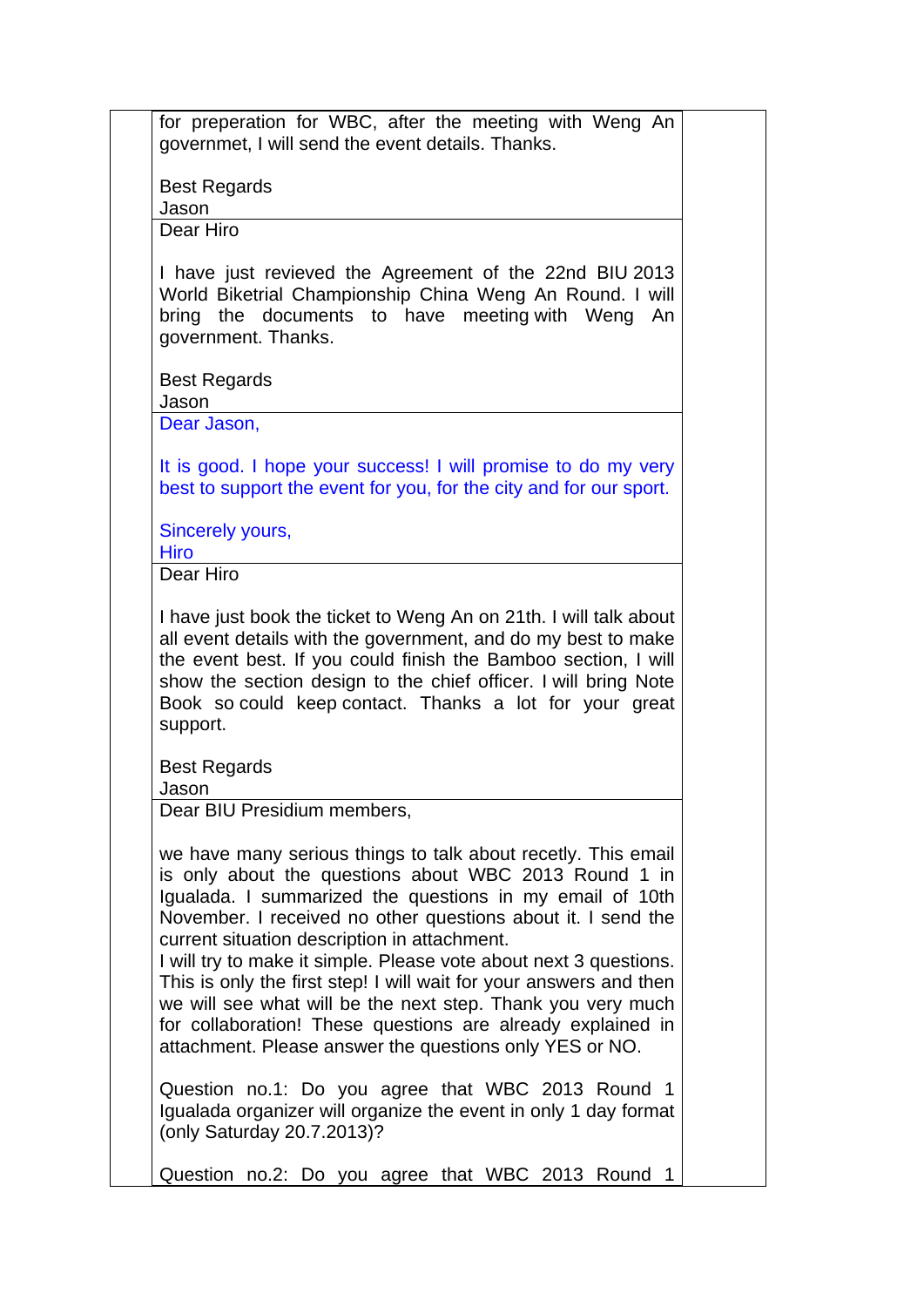Igualada organizer will make the event on manmade sections only? Question no.3: Do you agree that WBC 2013 Round 1 will be organized in Igualada on the weekend 19-21st July 2013? Thank you very much for collaboration again! yours Lukas **HIRO'S COMMENT: Question 1: No. Question 2: the manmade sections with natural element in the minimum 80% is okay. Question 3: 26-27/July/2013 is the best. Or if Czech can be held on 27-28/July/2013, it is okay.** Dear Presidium Members, after recently discussion about Igualada, after I heard many Riders I vote about Igualada question: Question no. 1: YES, Giuliano (PLEASE CONTACT ORGANIZER ABOUT THIS POINT: IN LAST EMAIL THEY WRITE "1 DAY OPEN CEREMONY + 1 DAY COMPETITION"). I THINK THIS SOLUTION IS BETTER. Question no. 2: YES, Giuliano. Question no. 3: YES, Giuliano. Best regards, Giuliano Gualeni Dear Presidium Member, WBC 2013 agreement must be sent from our Legal site and payment of fee must be sent to BIU bank count. Our Treasures Mr. Lubomir Janoska can send to all Delegate organizer the Bank number for payment. This is a very unpleasant situation. Best regards, Giuliano Gualeni Dear Hiro, sorry for late reply. I was not able to answer quickly for so surprising act you did with the agreement. What's wrong with BIU agreement with WBC organizers? I don't know. You didn't show it to BIU Presidium members. I was asking about this early enough to avoid any problems. You didn't answer my request of showing us the agreement and you have sent it to Jason.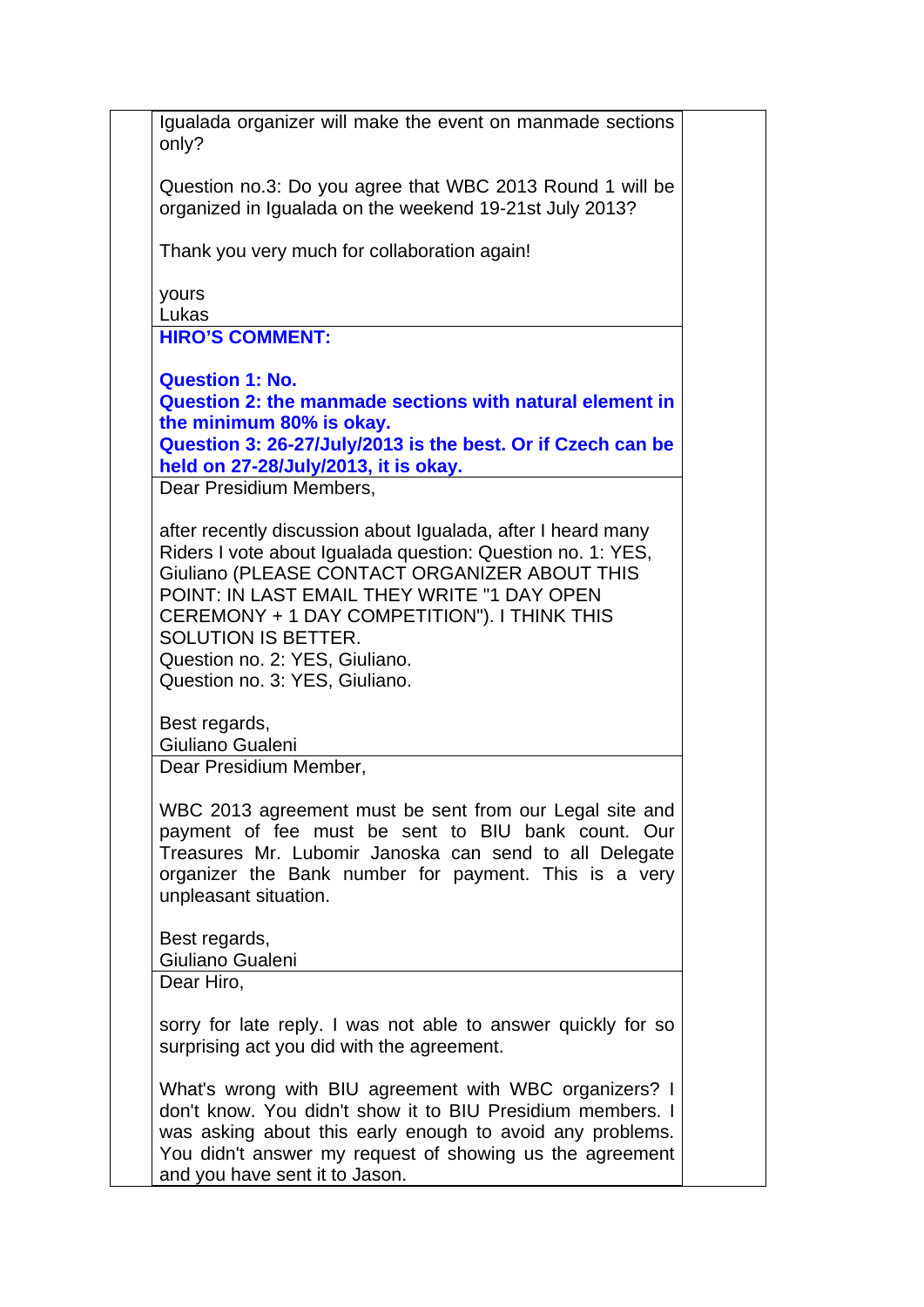I must remind one very important fact:

BIU is international organization founded and based in Prague. It has been registered on July 2nd 1992 with official address at Opletalova 21, Praha 1, Czech republic. Indentification number of the organization is 45768501.

Can you please show Presidium the agreement you have sent to China? Does this agreement contain your private address and your private account number? According to the rules, WBC organizer should pay a fee to BIU. What is the fee? Who decided about the fee for 2013? Im sorry for asking about this. I tried to avoid this embarassing situation.

I wish we could avoid any legal troubles that may happen if BIU official documents are not correct. If something goes wrong, the financial police or any other officials will probably knock on Presidium members' door.

BIU statute says that BIU Presidium has all the authority that is not exclusively reserved to the General Assembly and the Presidium also represents BIU in all litigations, whether on the defendant side or plaintiff side. That is not public law. It is our own BIU law written in our own statute. We must respect our own rules.

I don't want anybody to put me and also you in trouble.

This is a communication between Presidium members (In this case Im sending a copy to Jason, because he is going to receive the "agreement" Im talking about). I think we don't need to see your answer in BIU news. BIU regular members probably should not see that one member of the Presidium is not collaborating with another 4 members.

Thank you for understanding my point of view.

I believe Im not the only Presidium member who wants to work in legally correct way.

Yours Lukas

**HIRO'S COMMENT:** 

**Lukas, you should know that finishing agreement with China was urgent matter and we had to forward on time. Instead of it we will loose one round.** 

**We have started 2013 presidium from 2012 without enough preparation. Sure this makes confuse. In the**